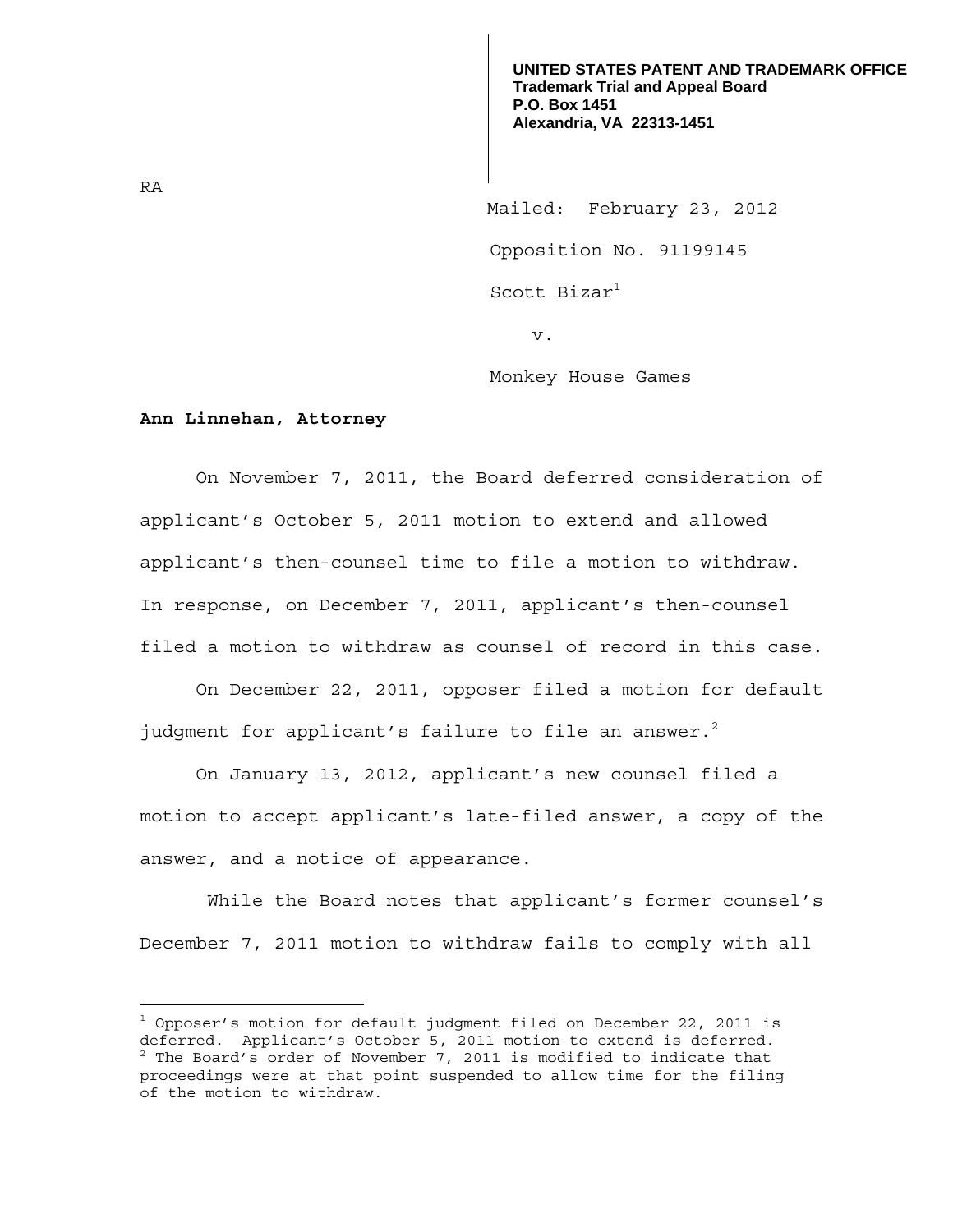the requirements of Trademark Rule 2.19(b) and Patent and Trademark Rule 10.40, the Board finds it necessary to accept this withdraw at this point in order to move this case forward.

 Applicant's motion to accept its late-filed answer is granted to the extent the Board finds that applicant has demonstrated good cause in needing to find a new attorney to represent it in this proceeding. The answer filed on January 13, 2012 is accepted into the record and is now the operative pleading. Applicant's new counsel is now recognized and the correspondence record for applicant will be changed accordingly.

 In view of the above, applicant's motion to extend time is moot and opposer's motion for default judgment is moot.

Dates are reset as follows:

| Deadline for Discovery Conference    | 3/16/2012  |
|--------------------------------------|------------|
| Discovery Opens                      | 3/16/2012  |
| Initial Disclosures Due              | 4/15/2012  |
| Expert Disclosures Due               | 8/13/2012  |
| Discovery Closes                     | 9/12/2012  |
| Plaintiff's Pretrial Disclosures     | 10/27/2012 |
| Plaintiff's 30-day Trial Period Ends | 12/11/2012 |
| Defendant's Pretrial Disclosures     | 12/26/2012 |
| Defendant's 30-day Trial Period Ends | 2/9/2013   |
| Plaintiff's Rebuttal Disclosures     | 2/24/2013  |
| Plaintiff's 15-day Rebuttal Period   |            |
| Ends                                 | 3/26/2013  |

In each instance, a copy of the transcript of testimony, together with copies of documentary exhibits, must be served on the adverse party within thirty days

2